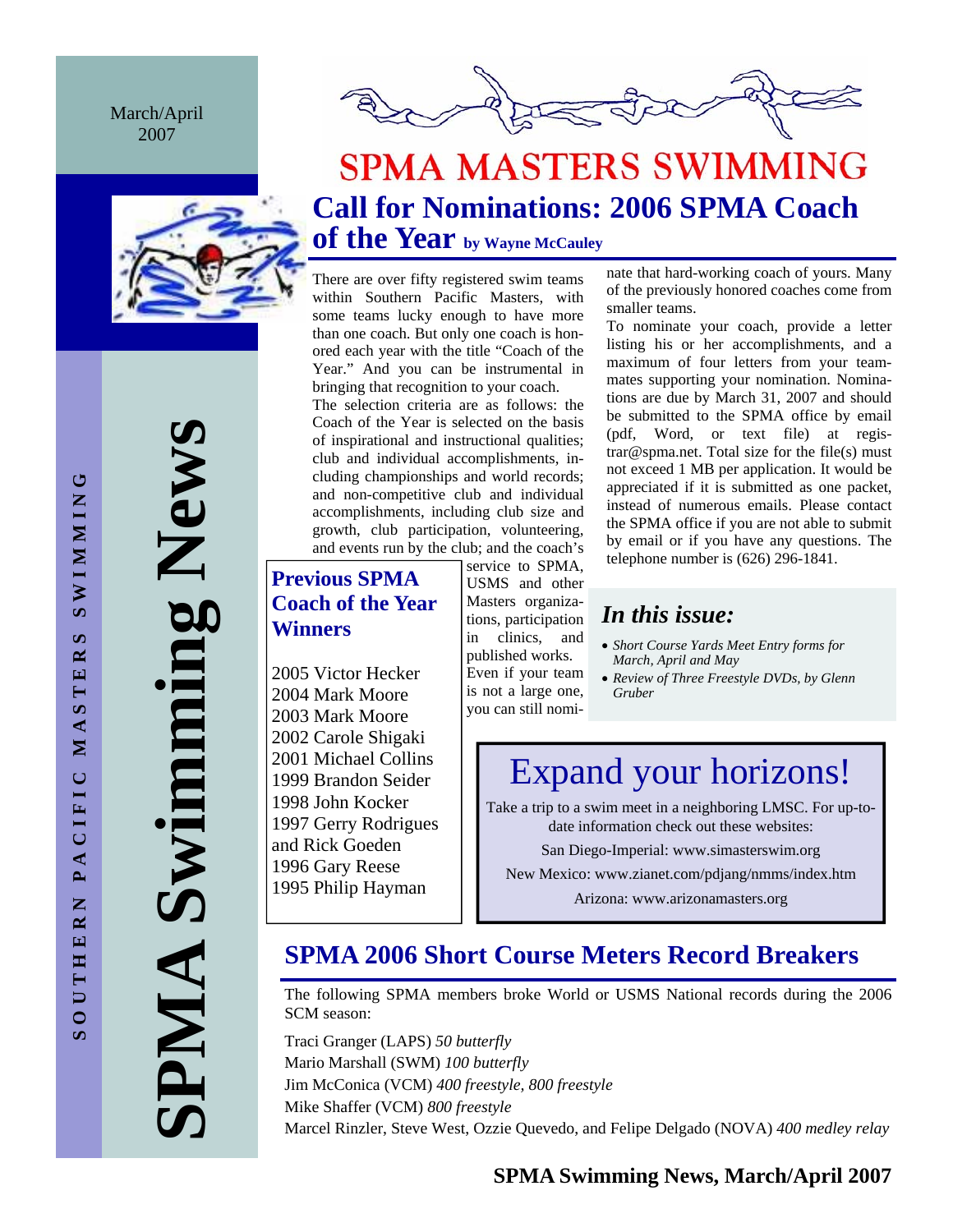# SWIM FOR LIFE!

**SAN LUIS OBISPO, SANTA BARBARA (North) and KERN**<br>ATASCADERO: Team K-man<br>Jennifer Glenes ATASCADERO: Team K-man Jennifer Glenesk (805) 2376170; swimcoach@teamkman.org; www.teamkman.org<br>BAKERSFIELD: Golden Wave Masters Rafael Guijarro (661) 472-7246; rago2000@sbcglobal.net BAKERSFIELD: Golden Wave Masters Rafael Guijarro (661) 472-7246; rago2000@sbcglobal.net<br>BAKERSFIELD SWIM CLUB John Kraetsch, jfk1@mcjunkin.com; www.bakersfieldswii BAKERSFIELD SWIM CLUB<br>
PASO ROBLES: North County Aquatics Spencer Sznejkowski (805) 239-3013; spencersz@yahoo.com; north PASO ROBLES: North County Aquatics Spencer Sznejkowski (805) 239-3013; spencersz@yahoo.com; northcountyaquatics.com<br>SAN LUIS OBISPO MASTERS Louise Butler (805) 543-9515; sloswimclub@sbcglobal.net; www.sloswimclub.org SAN LUIS OBISPO MASTERS<br>
SAN LUIS OBISPO: Kennedy Club Masters<br>
Linda Stimson (805) 781-3488 x17; sloaquatics@kennedyclubs.com SAN LUIS OBISPO: Kennedy Club Masters Linda Stimson (805) 781-3488 x17; sloaquatics@kennedyclubs.com<br>SANTA MARIA: Santa Maria Swim Club Cris Maxwell (805) 478-5801; maxwell.pca2@verizon.net SANTA MARIA: Santa Maria Swim Club Cris Maxwell (805) 478-5801; maxwell.pca2@verizon.net Mark Montgomery (310) 990-1400; montyman007@hotmail.com, slowtwitch.com **SANTA BARBARA (South) and VENTURA**  Vic Anderson (805) 403-5425, delphis13@msn.com OJAI: Ojai Masters Rick Goeden (805) 646-6884; theswimguy @sbcglobal.net<br>
SANTA BARBARA: UCSB Masters Jeremy Kipp (805) 893-2505; jeremykipp @cox.net SANTA BARBARA: UCSB Masters Jeremy Kipp (805) 893-2505; jeremykipp@cox.net<br>SANTA BARBARA MASTERS Jon Bishop (805) 886-0050; coachib@sbswim.org SANTA BARBARA MASTERS Jon Bishop (805) 886-0050; coachjb@sbswim.org<br>THOUSAND OAKS: Conejo Simi Aquatics Jon Irwin (310) 658-7276; jirwin@earthlink.net; w THOUSAND OAKS: Conejo Simi Aquatics Jon Irwin (310) 658-7276; jirwin@earthlink.net; www.csaswim.com<br>THOUSAND OAKS: Daland Masters Leslie Daland-James (805) 495-5210; lesliedaland@yahoo.com THOUSAND OAKS: Daland Masters Leslie Daland-James (805) 495-5210; lesliedaland@yahoo.com VENTURA COUNTY MASTERS Steve Witcher (805) 650-0400; buenaswim@yahoo.com VENTURA: Rio Mesa Masters Toby Petty (805) 642-6674; tonthego00@sbcglobal.net **LOS ANGELES (North)**  LANCASTER: Oasis Masters Tom Otto (661) 948-0057; ottolfixit@hotmail.com PASADENA: Caltech Masters Suzanne Dodd (626) 449-7536; sdodd@ipac.caltech.edu PASADENA: Rose Bowl Masters Chad Durieux (626) 564-0330; cdurieux @rosebowlaquatics.org SANTA CLARITA MASTERS Lance O'Keefe; lokeefe@santa-clarita.com; pool: (661) 250-3766 **LOS ANGELES (Westside)** CALABASAS: Calabasas Tennis & Swim Center Raine Kishimoto (818) 222-2782 x 110; lkishimoto@cityofcalabasas.com City of El Segundo  $(310)$  524-2700 x2738 LA WEST: UCLA Bruin Masters Gerry Rodrigues (310) 702-9327; swimpro@pacbell.net WEST HOLLYWOOD AQUATICS Joel McKenna (310) 288-6555 (team hotline); info@wh2o.org; www.wh2o.org WOODLAND HILLS: Southwest Aq Masters Fred Shaw (818) 347-1637; swamfred@aol.com; www.swam.us LOS ANGELES (Central and South)<br>LA: City of Los Angeles Masters LA: City of Los Angeles Masters **Ricardo Vera (323) 906-7953; rvera@rap.lacity.org**<br>Cat. Ketchum-Downtown YMCA Maritza Arevalo (213) 639-7436; martizaarevalo@y LA: Ketchum-Downtown YMCA Maritza Arevalo (213) 639-7436; martizaarevalo@ymcala.org<br>
LA: Los Angeles Swim Club Timothy Sharpe (310) 710-5248; tsharpe@hw.com LA: Los Angeles Swim Club Timothy Sharpe (310) 710-5248; tsharpe @hw.com<br>LA (various locations): SCAQ SCAQ SCAQ Office (310) 390-5700; www.swim.net/scaq LA (various locations): SCAQ  $SCAQ$  SCAQ Office (310) 390-5700; www.swim.net/scaq<br>LA MID WILSHIRE: Meridian Swim Club Vanessa Mesia (310) 729-2971; vanessamesia@sbc Vanessa Mesia (310) 729-2971; vanessamesia@sbcglobal.net; meridiansportsclub.com **LOS ANGELES (South Bay)**  Kathy Davids (310) 643-6523, kdavids@socal.rr.com; www.southbayswimteam.org LONG BEACH: Alpert JCC Cindy Jarvis (562) 426-7601 x1047, cjarvis @alpertjcc.org, www.alpertjcc.org<br>LONG BEACH: Shore Aquatics Elodie Lynn (562) 644-5228, mimibobs @msn.com, www.shoreaquatics.com Elodie Lynn (562) 644-5228, mimibobs@msn.com, www.shoreaquatics.com CARSON/LOS ALAMITOS: Long Beach Grunions Ken Brisbin; info@lbgrunions.com; www.lbgrunions.com MANHATTAN BEACH: Magnum Masters Chuck Milam (310) 592-6010, cdmilam@hotmail.com, www.manhattancc.com<br>RANCHO PALOS VERDES: Zenith Aquatics Shari Twidwell (310) 937-3535; shari@zapswimming.com Shari Twidwell (310) 937-3535; shari@zapswimming.com TORRANCE : LA Peninsula Swimmers Beth Overstreet (213) 214-9593; beth.ford@mindspring.com **INLAND EMPIRE**<br>CHINO: Chino Valley YMCA Masters Terry Callies (909) 597-7445; julie.cvymca@verizon.net CORONA: CHAWP Gregory Salvinski (626) 524-8924; greg@chawp.com; chawp.com CORONA: Corona Aquatic Team Masters John Salvino (866) SWM-CRNA; coachsalvino@hotmail.com MURRIETA: MESA Aquatic Masters Debbie Mone (951) 265-1454; msmone@msn.com; mesaaquatics.com PALMDALE: Palmdale Masters Joe Goss (661) 267-5611; jgoss@cityofpalmdale.org<br>RIVERSIDE: Riverside Aquatics Assn. Fric Tanner (951) 313-9274; ertanner@gmail.com Eric Tanner (951) 313-9274; ertanner@gmail.com TEMECULA: Temecula Masters Aquatics David Vannice (951) 760-9130; swmrdave@verizon.net<br>WALNUT: Buzzards Peak Masters Francis Neric (562) 713-4555, fineric@mtsac.edu Francis Neric (562) 713-4555, fneric@mtsac.edu<br>Marcel Rinzler WINCHESTER: Play Hard Swim Hard<br>YUCAIPA: Masters of Yucaipa Kathy Fellenz (909) 790-5544; junebug@cybertime.net **ORANGE COUNTY**  COAST MASTERS<br>FULLERTON: Cal State Univ-Fullerton Maurine Kornfeld (323) 469-8518; maurinekornfeld@yahoo.com<br>Alex Nieto (714) 906-3039; split4me@hotmail.com Alex Nieto (714) 906-3039; split4me@hotmail.com FULLERTON: Community Competitive Aquatics Pete Snyder (714) 992-7128; staffwww.fullcoll.edu/psnyder FULLERTON: FAST Masters Team Bill Jewell, swimbill@sbcglobal.net; fastswim.org<br>HUNTINGTON BEACH: Golden West Swim Cl. Elizabeth Bray (714) 596-2327; elisabeth@ebray.n Elizabeth Bray (714) 596-2327; elisabeth@ebray.net<br>Buddy Belshe (949) 362-4727 HUNTINGTON BEACH SWIM CLUB<br>IRVINE NOVAQUATICS IRVINE NOVAQUATICS Mike Collins (949) 338-6682, mcollins @multisports.com; www.novamasters.com<br>IRVINE: UCI Masters Charlie Schober (949) 824-7946; ctschobe @uci.edu; www.masterswim.uci.edu IRVINE: UCI Masters Charlie Schober (949) 824-7946; ctschobe@uci.edu; www.masterswim.uci.edu<br>MISSION VIEJO MASTERS Mark Moore (949) 233-6521; swimoffice@mvnswim.org; mastersmvnswim.org MISSION VIEJO MASTERS Mark Moore (949) 233-6521; swimoffice@mvnswim.org; mastersmvnswim.org<br>Mark Desmond (949) 306-3599; markdesmond@highhopes.ws; pacificcoastaqua NEWPORT BEACH: Pacific Coast Aquatics Mark Desmond (949) 306-3599; markdesmond@highhopes.ws; pacificcoastaquatics.org<br>NEWPORT BEACH: Team TYR<br> NEWPORT BEACH: Team TYR Jeni Buys (949) 706-9991; gojeni@aol.com SAN CLEMENTE: San Clemente Swim Masters Rod Snyder (949) 366-1630; rdsnyder4@cox.net<br>SAN JUAN CAPISTRANO: Capo Masters Michael Suttle (949) 291-1659 (pool); capomaste SAN JUAN CAPISTRANO: Capo Masters Michael Suttle (949) 291-1659 (pool); capomasters@cox.net<br>TUSTIN: SOCAL Aquatics Debra Cruze-Meyer (714) 639-1913; coachdebra@socalaqua Debra Cruze-Meyer (714) 639-1913; coachdebra@socalaquatics.com VILLA PARK: Orange Regional Comp. Aquatics Mark Tierney (714) 639-7531; coachmark@orca-aquatics.com Bill Peery (714) 701-9440; widepe@yahoo.com **LAS VEGAS**<br> **HENDERSON Southern Nevada Masters** HENDERSON Southern Nevada Masters Frank Lowery (702) 400-2790; flowery 719@cox.net; www.lowerysmultisport.com<br>CITY OF LAS VEGAS MASTERS Victor Hecker (702) 247-7788; heckerrealestate@hotmail.com Victor Hecker (702) 247-7788; heckerrealestate@hotmail.com LAS VEGAS: Viva Las Vegas Masters Marie Girouard (702) 461-5354; mjvgutierrez@cox.net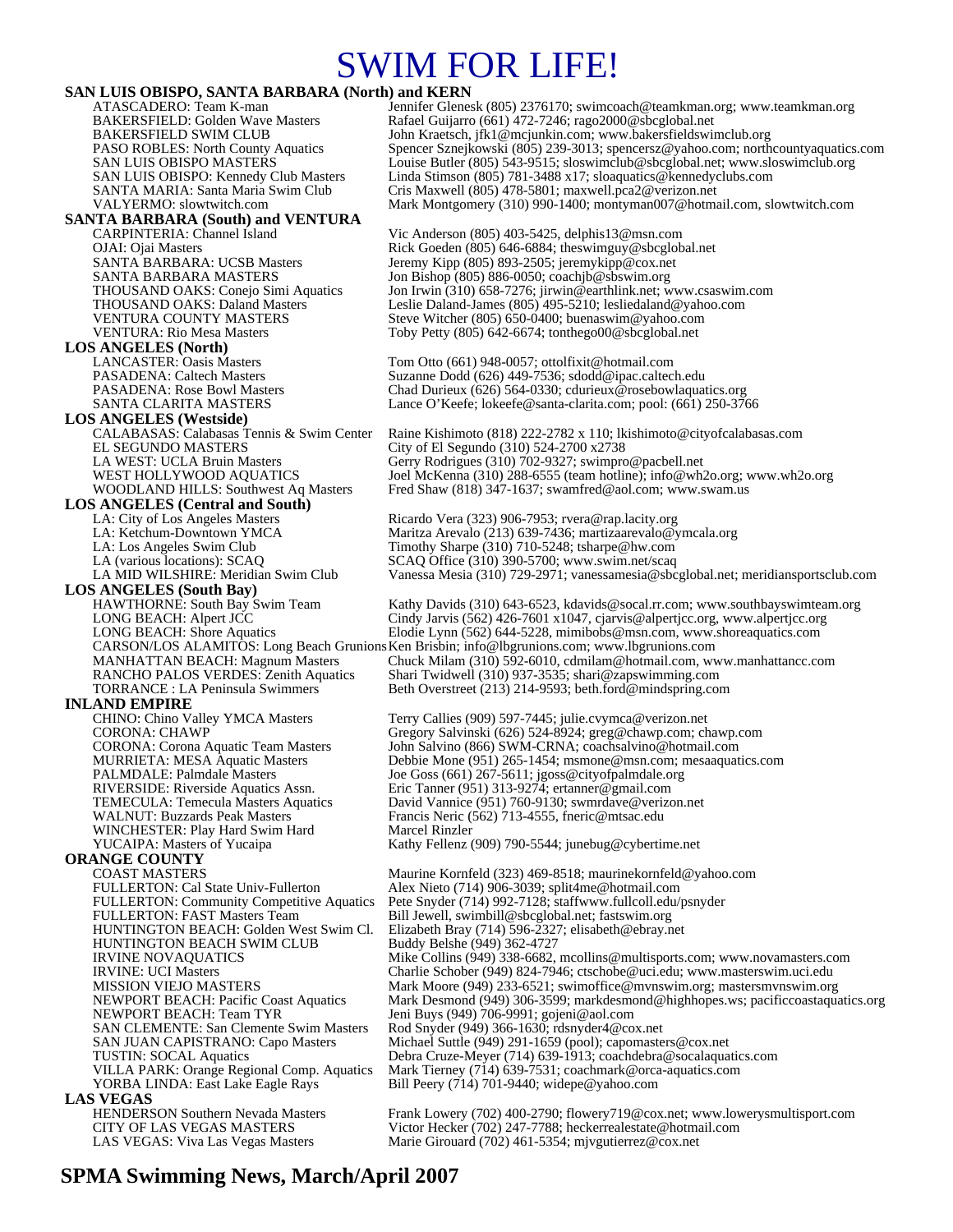# SPMA Competition Information and Instructions

**Rules:** Current USMS and SPMA rules will govern. All events are timed finals. Swimmers must check in with the Clerk of Course for deck seeded events that they wish to swim. After an event has been officially closed, swimmers may not check in. Age as of the last day of the meet determines age group for the meet for short course yards, and age as of December 31st of the year of competition determines age for long course and short course meters meets. You must be 18 years of age to register with SPMA and compete in meets.

**Eligibility:** Events are open to any **current** USMS registered swimmer or a foreign swimmer with a valid travel permit. SPMA swimmers are encouraged to submit their registration application with the submitted entry card, if NOT currently registered.

**Affiliation:** A swimmer's affiliation as stated on the consolidated entry card, if valid as of the first day of the meet, will apply throughout the meet, except that swimmers may unattach at any time.

**Submitted Times:** Please enter your best time, a reasonable estimate or a workout time. All times must be submitted on a SPMA consolidated entry card or a copy of a SPMA consolidated entry card (below). Do not mail in the meet entry form.

**Entry Confirmation:** To avoid any concern regarding receipt of entry card, enclose a self-addressed stamped envelope or postcard or mail card "Return Reply Request". No certified, registered or special delivery mail will be accepted. Receipt of entry will not be verified by phone.

**Strictly Forbidden**: Entering more than 5 individual events per day; using hand paddles in warm-up areas; diving in warm-ups unless in designated sprint lanes (entering the warm-up pool must be done with feet first with one hand in contact with the pool deck); use of any pacing device in competition; and smoking in any area where swimmers may be present.

**Open Water**: Swimmers using non-porous neoprene swim suits, wetsuits, or other non-porous attire will be ineligible for awards or place points.

> *Check out our website www.spma.net for up-to-date information*

SOUTHERN PACIFIC MASTERS ASSOCIATION • CONSOLIDATED ENTRY CARD

| Female USMS $\#$ $-$<br>Male<br>Name |                                      |                     |                                                                      |                                                               |                                         |              |                                      |              |                                          |  |
|--------------------------------------|--------------------------------------|---------------------|----------------------------------------------------------------------|---------------------------------------------------------------|-----------------------------------------|--------------|--------------------------------------|--------------|------------------------------------------|--|
|                                      | Birthdate / /                        |                     | Age                                                                  |                                                               |                                         |              | $Phone($ $)$ $)$                     |              |                                          |  |
| Event<br>No.                         | <b>FREESTYLE</b><br>(Submitted Time) | Event<br>No.        | <b>BACKSTROKE</b><br>(Submitted Time)                                | Event<br>No.                                                  | <b>BREASTSTROKE</b><br>(Submitted Time) | Event<br>No. | <b>BUTTERFLY</b><br>(Submitted Time) | Event<br>No. | <b>INDIV. MEDLEY</b><br>(Submitted Time) |  |
|                                      | 50                                   |                     | 50                                                                   |                                                               | 50                                      |              | 50                                   |              | 100                                      |  |
|                                      | 100                                  |                     | 100                                                                  |                                                               | 100                                     |              | 100                                  |              | 200                                      |  |
|                                      | 200                                  |                     | 200                                                                  |                                                               | 200                                     |              | 200                                  |              | 400                                      |  |
|                                      | 400/500                              | FOR OFFICE USE ONLY |                                                                      |                                                               |                                         |              |                                      |              |                                          |  |
| 800/1000                             |                                      |                     | No. of events _______ $\times$ \$ _______ = \$ ________<br>Surcharge |                                                               |                                         |              |                                      |              | Amt Rec'd                                |  |
|                                      | 1500/1650                            |                     | Total                                                                |                                                               |                                         |              |                                      |              |                                          |  |
|                                      | Include a copy of USMS card          |                     |                                                                      | Signature on back is REQUIRED!<br>Include a copy of USMS card |                                         |              |                                      |              |                                          |  |

Late or incomplete entries (no fee, incomplete entry card, incomplete enty data) or entries postmarked after due date MAY **BE REJECTED!** 

ALL MASTERS swimmers are required to send a photo-copy of their USMS card with their entry card. ALL Masters swimmers may be asked to show their USMS card if requested at the meet.

"I, the undersigned participant, intending to be legally bound, hereby certify that I am physically fit and have not been otherwise informed by a physician. I acknowledge that I am aware of all the risks inherent in Masters swimming (training and competition), including possible permanent disability or death, and agree to assume all of those risks. AS A CONDITION OF MY PARTICIPATION IN THE MASTERS SWIMMING PROGRAM OR ANY ACTIVITIES INCIDENT THERETO, I HEREBY WAIVE ANY AND ALL RIGHTS TO CLAIMS FOR LOSS OR DAMAGES, INCLUDING ALL CLAIMS FOR LOSS OR DAMAGES CAUSED BY THE NEGLIGENCE, ACTIVE OR PASSIVE, OF THE FOLLOWING: UNITED STATES MASTERS SWIMMING, INC., THE LOCAL MASTERS SWIMMING COMMITTEES, THE CLUBS, HOST FACILITIES, MEET SPONSORS, MEET COMMITTEES, OR ANY INDIVIDUALS OFFICIATING AT THE MEETS OR SUPERVISING SUCH ACTIVITIES.

In addition, I agree to abide by and be governed by the rules of USMS."

| PLEASE SIGN:                                                                                                                                                                                                | <b>DATE</b>                                                                                                       |  |  |  |  |
|-------------------------------------------------------------------------------------------------------------------------------------------------------------------------------------------------------------|-------------------------------------------------------------------------------------------------------------------|--|--|--|--|
| Is this your first Masters Meet?<br>Yes<br>No<br>Read the meet information sheet carefully. Make your<br>check payable as shown on the meet information sheet<br>and mail it to the address shown.<br>12/94 | Non-SPMA swimmers please include your address:<br>Street:___________<br>City, State, Zip: _______________________ |  |  |  |  |

**SPMA Swimming News, March/April 2007** 

 $f \circ f$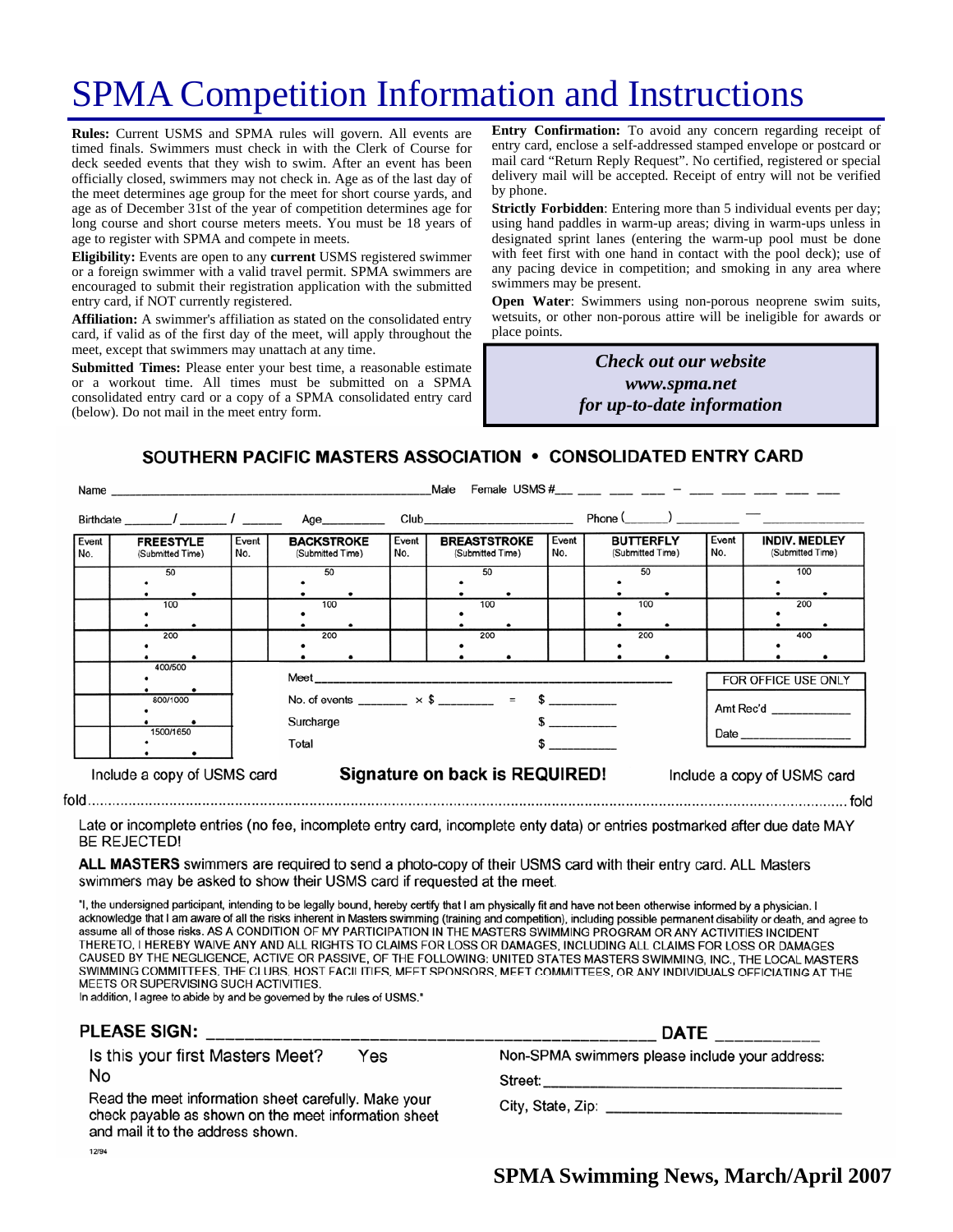## **Caltech Pentathlon SCY Swim Meet Sunday, March 4th, 2007**

#### Sanction number: 337-003

**Location and Directions:** 1201 E. California Blvd, Pasadena. The Caltech facility is an outdoor, eight-lane, 25-yard, all-deep pool with a separate 25-yard warm-up pool. Take Hill Avenue south from the 210 Fwy. After 1.2 miles, turn right on California Blvd. Go to the second stop light and turn left into the parking lot. Continue past the tennis courts to the gym. The pool is located west of Brown Gym. Or take the 110 Fwy. North until it ends. Go 1 mile and turn right on California Blvd., and continue 2 miles to Caltech. Parking is free on weekends.

**Entries:** The pre-entry postmark deadline is Friday, February 23rd. Deck entries close at 9:15 a.m. sharp! Age on March 4th determines age group for the meet. You must be at least 18 to compete.

**Seeding:** All events will be deck seeded slowest to fastest, by entered time, ages and sexes combined.

**Awards:** Custom pentathlon awards will be given to the top three finishers in each age group. The swimmer with the lowest cumulative time for all five events shall be declared the winner. A swimmer must swim all five events to be considered for an award.

**Entry Fees:** \$20.00 flat fee per swimmer. Deck entries are allowed for \$30.00. Late entries and entries received without payment will be treated as deck entries and charged the deck entry fee.

**Checks payable to**: Caltech Masters

Mail consolidated entry card, a copy of your 2007 USMS card, and check to: Caltech Pentathlon, c/o Suzanne Dodd, 211 Eastern Ave, Pasadena, CA 91107.

**Questions:** Meet Director, Suzanne Dodd, (626) 449-7536.

**Sunday, March 4, 2007**  Warm-up at 9:00 a.m. Meet starts at 10:00 a.m.

1. 50 yd. Butterfly 2. 50 yd. Backstroke 3. 50 yd. Breaststroke 4. 50 yd. Freestyle 5. 100 yd. Individual Medley

# **Support USMS with your Credit Card**

USMS members can now apply for a USMS Credit Card through our USMS Corporate Partner, Bank of America. Using this credit card will help support many USMS programs and give you the member the option of cash back, travel or merchandise when using your USMS Credit Card.

The USMS card has no annual fee. Trade in those cards with fees and no benefits, for one with the USMS logo on the front!

To apply, go to the USMS website and click on "View all Sponsors" on the home page, then on the MBNA credit card and you will be linked directly to the Bank of America USMS Credit Card application (Bank of America has taken over MBNA). Complete the application and you can start to earn cash back, travel or merchandise and support USMS at the same time.

USMS members who already have a MBNA credit card and have been supporting USMS can now convert their current credit card to the Bank of America World Points program by calling Bank of America Customer Service at 1-800-932- 2775. Bank of America will issue a new card, you may continue to use the old card until the new one arrives.

Support USMS every time you show your credit card with our logo!

### **Southwest Masters SCY Swim Meet at Pierce College Sunday, March 18th, 2007**

#### Sanction number: 337-004

**Directions:** 6201 Winnetka Ave., Woodland Hills. Pierce College Pool, is an outdoor, 7-lane competition pool with three warm-up lanes. Take the 101 Freeway to Winnetka. Exit at Winnetka and go north one mile to the college. Winnetka is located 6 miles west of the San Diego Freeway (405) and Ventura Freeway (101) interchange.

**Entries:** The pre-entry postmark deadline is Saturday, March 10th. Entries for the 1000 yd. Freestyle will close at 8:45 a.m. and at the conclusion of the 1000 for all other events. Age on March 18th determines age group for the meet. You must be at least 18 to compete.

**Seeding:** All events will be deck seeded slowest to fastest by entered time, ages and sexes combined. Check-in is not required in order to be deck seeded, except swimmers must check in to swim the 1000 yd. Freestyle and the 400 yd. Individual Medley.

**Relays:** All relays will be deck entered. Relays are free. For each relay swimmer who is not entered in individual events, a fee of \$5.00 and a signed liability release must be submitted with the relay entry. Event 8 is a rare 800 yd. Freestyle relay, a chance for a record. Event 16 is men's, women's, mixed, freestyle or medley relays.

**Awards:** Individual: SPMA ribbons for places 1 to 3. Relay: SPMA ribbons for first place.

**Entry Fees:** \$3.00 per each individual event entered and a \$10.00 surcharge per swimmer. For swimmers in relays only, the fee is \$5.00. NOTE: Deck entrants will pay an additional \$10.00 entry charge.

**Checks payable to**: Southwest Masters

Mail consolidated entry card, a copy of your 2007 USMS card, and check to: Southwest Masters, 7914 Sadring, West Hills, CA 91304. **Questions:** Meet Director, Steve Schofield (818) 992-1820; Meet Processing, Robert Mitchell, mitchellrobert@cox.net.

> **Sunday March 18, 2007**  1000 warm-up at 8:00 a.m. 1000 starts at 9:00 a.m. 1. 1000 yd. Freestyle (check-in required) Additional warm-up after 1000 Event #2 starts at 11:00 a.m. 2. 50 yd. Butterfly 3. 100 yd. Backstroke 4. 200 yd. Breaststroke 5. 50 yd. Freestyle 6. 100 yd. Butterfly 7. 200 yd. Backstroke 8. 800 yd. Free Relay (men, women, mixed; deck enter) 9. 50 yd. Breaststroke 10. 100 yd. Freestyle 11. 200 yd. Butterfly 12. 50 yd. Backstroke 13. 100 yd. Breaststroke 14. 200 yd. Freestyle

15. 400 yd. Individual Medley

16. 400 yd. Relay (men, women, mixed; medley or freestyle; deck enter)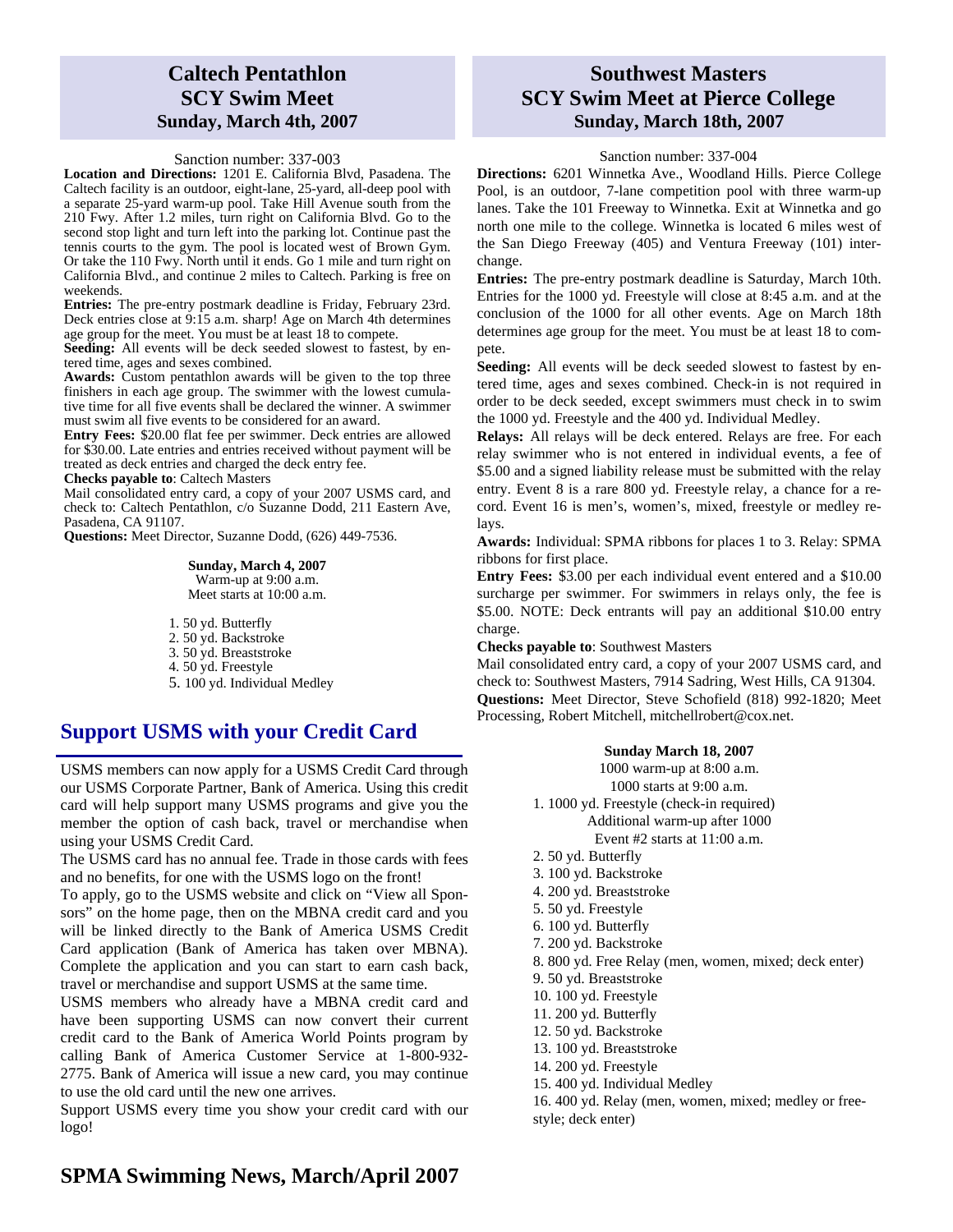## **Mission Viejo Nadadores SCY Swim Meet Sunday, April 1st, 2007**

#### Sanction number: 337-005

**Directions:** Mission Viejo Pool is an outdoor, 25-yd. by 50-m competition pool at the Marguerite Aquatic Center, 27474 Casa Del Sol, Mission Viejo. From the north or south, take the I-5 Freeway to the Alicia Parkway exit in Mission Viejo. Go east (away from the ocean) to Trabuco Road. Turn right on Trabuco to Marguerite Parkway. Go left on Marguerite to Casa Del Sol, turn right onto Casa Del Sol, and turn into the driveway for pool parking. There will be no parking in the upper parking lot. No tennis parking on Marguerite allowed.

**Entries:** The pre-entry postmark deadline is Monday, March 26th. Deck registration is permitted. Deck entries will close at 8:00 a.m. for the 500 yd. Freestyle and 400 yd. Individual Medley, and at 10:30 a.m. for all other events. Age on April 1st determines age group for the meet. You must be at least 18 to compete. Swimmers are limited to five individual events.

**Seeding:** All events will be deck seeded slowest to fastest, by entered time, ages and sexes combined. Check-in is not required in order to be deck seeded, except swimmers must check in to swim the 500 and 1000 yd. Freestyle and the 400 yd. Individual Medley.

**Relays:** All relays will be deck entered on SPMA relay forms available at the meet. Relay fees are \$2.00 per relay due upon entry. For each relay swimmer who is not entered in individual events, a fee of \$10.00 and a signed liability release must be submitted with the relay

entry.

**Awards:** Individual: SPMA ribbons for places 1 to 3. Relay: SPMA ribbons for first place.

**Entry Fees:** \$20.00 per swimmer flat fee. Deck entries allowed for a total of \$30.00.

**Checks payable to**: Mission Viejo Nadadores (MVN)

Mail consolidated entry card, a copy of your 2007 USMS card, and check to: Mission Viejo Nadadores — Mark Moore, 25108-B Marguerite Parkway #391, Mission Viejo, CA 92692.

**Questions:** Meet Director, Mark Moore (949) 489-1847;

coachmark@mastersmvnswim.org.

**Snack Bar**: Hot and cold drinks, snacks, and food will be available for purchase.

### **Sunday, April 1, 2007**

- 400 IM and 500 warm-up at 8:00 a.m. 500 starts at 8:30 a.m. 1. 500 yd. Freestyle (check-in required) 2. 400 yd. Individual Medley (check-in required)
- Additional warm-up after 400 IM Event #3 will start no earlier than 11:00 a.m.
- 3. 200 yd. Freestyle
- 4. 50 yd. Butterfly
- 5. 100 yd. Backstroke
- 6. 25 yd. Freestyle\*
- 7. 200 yd. Medley Relay (men, women, or mixed)
- 8. 200 yd. Individual Medley
- 9. 50 yd. Breaststroke
- 10. 100 yd. Freestyle
- 11. 25 yd. Breaststroke\*
- 12. 100 yd. Butterfly
- 13. 50 yd. Backstroke
- 14. 200 yd. Freestyle Relay (men, women, or mixed)
- 15. 25 yd. Butterfly\*
- 16. 100 yd. Breaststroke
- 17. 50 yd. Freestyle
- 18. 25 yd. Backstroke\*
- 19. 100 yd. Individual Medley
- 20. 200 yd. Fun Fin Relay
- 21. 1000 yd. Freestyle (check-in required)
- \*25 yd. events are not recognized by USMS and will not be submitted for Top Ten consideration.

### **UCLA Bruin Masters SCY Meet at the Student Activity Center Saturday, May 5th, 2007**

#### Sanction number: 337-006

**Directions & Parking:** UCLA Student Activity Center (formerly the Men's Gym Pool) on the UCLA campus, is an outdoor, 8-lane competition pool with a warm-up area. Take the 405 Freeway to Sunset Blvd. east. Take Sunset approx. one mile to Westwood Plaza. Turn right into the campus to parking kiosk and inquire about parking. Ask for best lot to park in for Men's Gym. The pool is located across from the campus food court and bookstore. NOTE: Parking enforcement *does* ticket on weekends!

**Entries:** The pre-entry postmark deadline is Saturday, April 28th. Age on May 5th determines age group for the meet. On deck registration permitted. Deck entries will close at 8:45 a.m. for the 500 yd. Freestyle and at 10:00 a.m. for all other events.

**Seeding:** All events will be deck seeded slowest to fastest, by entered time, ages and sexes combined. The Meet Director reserves the right to require swimmers to swim two to a lane in the 500 yd. Freestyle.

**Relays:** Relay fee is \$2.00 per relay. For each relay swimmer who is not entered in individual events, a fee of \$10.00 and a signed liability release must be submitted with the relay entry. Event #14, the 4x50 "T-shirt" relay is a no-charge, fun event! Each member must swim with a T-shirt on. The shirt is exchanged from swimmer to swimmer on the deck.

**Snack Bar:** Food will be available at the campus food court located across from the pool.

**Awards:** Individual: SPMA ribbons for places 1 to 3. Relay: SPMA ribbons for first place.

**Entry Fees:** \$25.00 entry fee per swimmer (pre-entry or deck entry). Relay only swimmers pay \$10**.**00.

**Checks payable to**: UC Regents**,** mail consolidated entry card, a copy of your 2007 USMS card, and check to: P. O. Box 204, El Toro, CA 92609-0204.

**Questions:** Meet Director, Gerry Rodrigues, swimpro@pacbell.net. Meet Information, (310) 702-9327; Meet Processing, Robert Mitchell, MitchellRobert@cox.net

### **Saturday, May 5, 2007**  Warm-up at 8:00 a.m.

Meet starts at 9:00 a.m. 1. 500 yd. Freestyle The 500 will be limited to 80 entrants. Additional warm-up after 500 Event #2 starts at 10:30 a.m. 2. 200 yd. Freestyle Relay (men, women, or mixed) 3. 50 yd. Backstroke 4. 200 yd. Individual Medley 5. 100 yd. Butterfly 6. 50 yd. Breaststroke 7. 200 yd. Freestyle 8. 100 yd. Backstroke 9. 50 yd. Freestyle 10. 100 yd. Breaststroke 11. 100 yd. Freestyle 12. 50 yd. Butterfly

- 
- 13. 100 yd. Individual Medley
- 14. 800 yd. Freestyle Relay (men, women, or mixed)
- 15. 200 yd. T-shirt Relay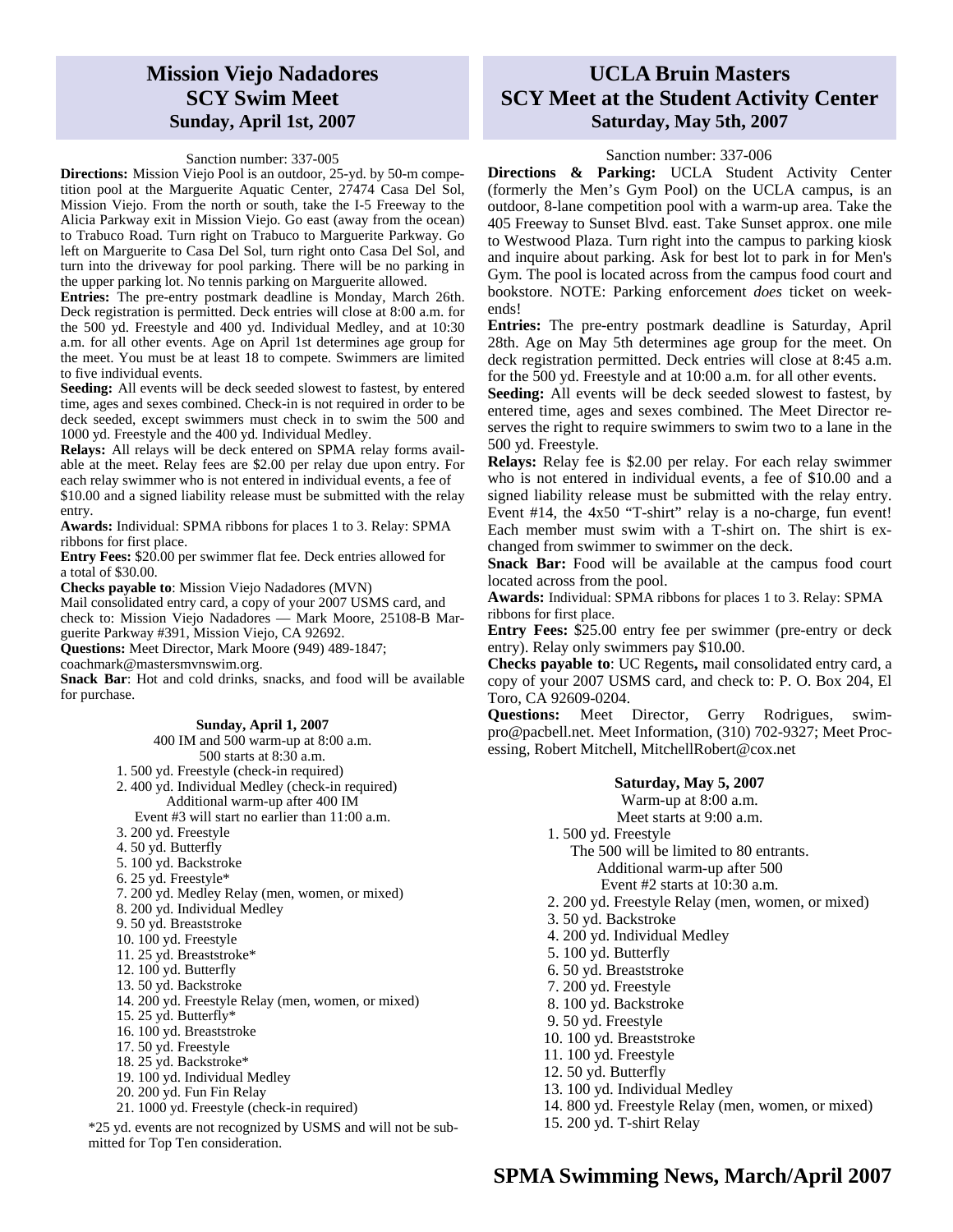### **Santa Clarita Masters SCY Regional Championships April 20-22, 2007**

#### Sanction number: 337-007

**Directions:** Santa Clarita Aquatic Center, 20850 Centre Pointe Pkwy. *From the north*, take I-5 to the Valencia Blvd exit in Valencia. Go east several miles (Valencia Blvd turns into Soledad Canyon Rd) to Ruether Ave. Turn right and cross over railroad tracks. Turn right at Centre Pointe Pkwy. Turn left into driveway for Aquatic Center. *From the south*, take I-5 to Hwy. 14 north. Exit at Golden Valley Rd. Turn left onto Golden Valley Rd. Turn right on Centre Point Pkwy. Make a right into the driveway for the Aquatic Center. Parking available in both upper and lower parking lots.

**Entries:** Flat fee of \$40.00 if postmarked before Monday, April 9th. Add a \$10.00 late fee for all entries *postmarked* after Monday, April 9th. All entries *must* be *received* by 6:00 p.m. Friday, April 13th. **No individual deck entries are allowed**. Relay only swimmers may enter for a \$10.00 fee and must sign a consolidated entry card. Swimmers are limited to entering a total of eight individual events for the entire meet and no more than five individual events per day. There is no limit on relays, but swimmers may swim only one relay (men, women, or mixed) per event.

**Seeding:** All individual events plus the 400 and 800 yd. relays will be seeded and swum slowest to fastest. The 200 yd. relays will be seeded by age group. Men and women will be seeded together for the 500, 1000 and 1650 yd. Freestyle and 400 yd. Individual Medley, based on entry time. Men and women will swim separately for all other individual events. Scoring will be by gender and age group. The 1650 yd. Freestyle may be limited to the first 50 entries received (at the discretion of the meet director).

**Timing:** Electronic timing will be used and two timers per lane will be provided. Clubs are requested to assist with timing where possible.

**Check-in:** Check-in is required for the 500, 1000 and 1650 yd Freestyle and the 400 yd. Individual Medley.

**Awards:** Individual: SPMA medals for places 1 to 3 and SPMA ribbons for places 4 to 6 for each age group and gender. Relays: SPMA medals for 1st place, SPMA ribbons for 2nd and 3rd places. There will be special awards for high point male and female swimmer in each age group, based on points from individual events. Awards to the top six teams, based on combined scoring for men and women, individual events plus relays.

**Entries:** Mail SPMA entry card, copy of your 2007 USMS card, and check payable to City of Santa Clarita to: Santa Clarita Aquatic Center, c/o Santa Clarita Masters Club, 20850 Centre Pointe Pkwy, Santa Clarita, CA 91355.

**Questions:** Meet Directors, Chris Lundie, (661) 250-3771, clundie@santa-clarita.com; Lance O'Keefe, (661) 250-3767; Mike Coash, (661) 250-3760, mcoash@santa-clarita.com.

#### 6. Women's 50 yd. Butterfly

- 7. Men's 50 yd. Butterfly
- 8. Women's 200 yd. Freestyle Relay

**Friday, April 20, 2007**  Warm-up at 2:00 p.m., meet starts at 3:00 p.m. 1. 1650 yd. Freestyle (men, women) 2. Women's 400 yd. Individual Medley 3. Men's 400 yd. Individual Medley

**Saturday, April 21, 2007**  Warm-up at 8:00 a.m., meet starts at 9:00 a.m. 4. Women's 500 yd. Freestyle 5. Men's 500 yd. Freestyle

- 9. Men's 200 yd. Freestyle Relay
- 10. Women's 100 yd. Backstroke
- 11. Men's 100 yd. Backstroke
- 12. Women's 200 yd. Freestyle
- 13. Men's 200 yd. Freestyle
- 14. Women's 100 yd. Individual Medley
- 15. Men's 100 yd. Individual Medley
- 16. Mixed 200 yd. Medley Relay
- 17. Women's 200 yd. Butterfly
- 18. Men's 200 yd. Butterfly
- 19. 400 yd. Medley Relay (men, women or mixed)\*
- 20. Women's 50 yd. Freestyle
- 21. Men's 50 yd. Freestyle
- 22. Women's 100 yd. Breaststroke
- 23. Men's 100 yd. Breaststroke
- 24. 400 yd. Freestyle Relay (men, women or mixed)\*

#### **Sunday, April 22, 2007**

Warm-up at 8:00 a.m., meet starts at 9:00 a.m.

- 25. Mixed 1000 yd. Free
- 26. Women's 100 yd. Butterfly
- 27. Men's 100 yd. Butterfly
- 28. Women's 50 yd. Breaststroke
- 29. Men's 50 yd. Breaststroke
- 30. Women's 200 yd. Backstroke
- 31. Men's 200 yd. Backstroke
- 32. Women's 200 yd. Medley Relay
- 33. Men's 200 yd. Medley Relay
- 34. Women's 100 yd. Freestyle
- 35. Men's 100 yd. Freestyle
- 36. Women's 200 yd. Breaststroke
- 37. Men's 200 yd. Breaststroke
- 38. Mixed 200 yd. Freestyle Relay
- 39. Women's 50 yd. Backstroke
- 40. Men's 50 yd. Backstroke
- 41. Women's 200 yd. Individual Medley
- 42. Men's 200 yd. Individual Medley
- 43. 800 yd. Freestyle Relay (men, women, or mixed)\*

\*For events 19, 24 and 43 each swimmer may swim on only one relay (men, women, or mixed) per event.

*Please read the general information on entering swim meets on the third page of this newsletter!*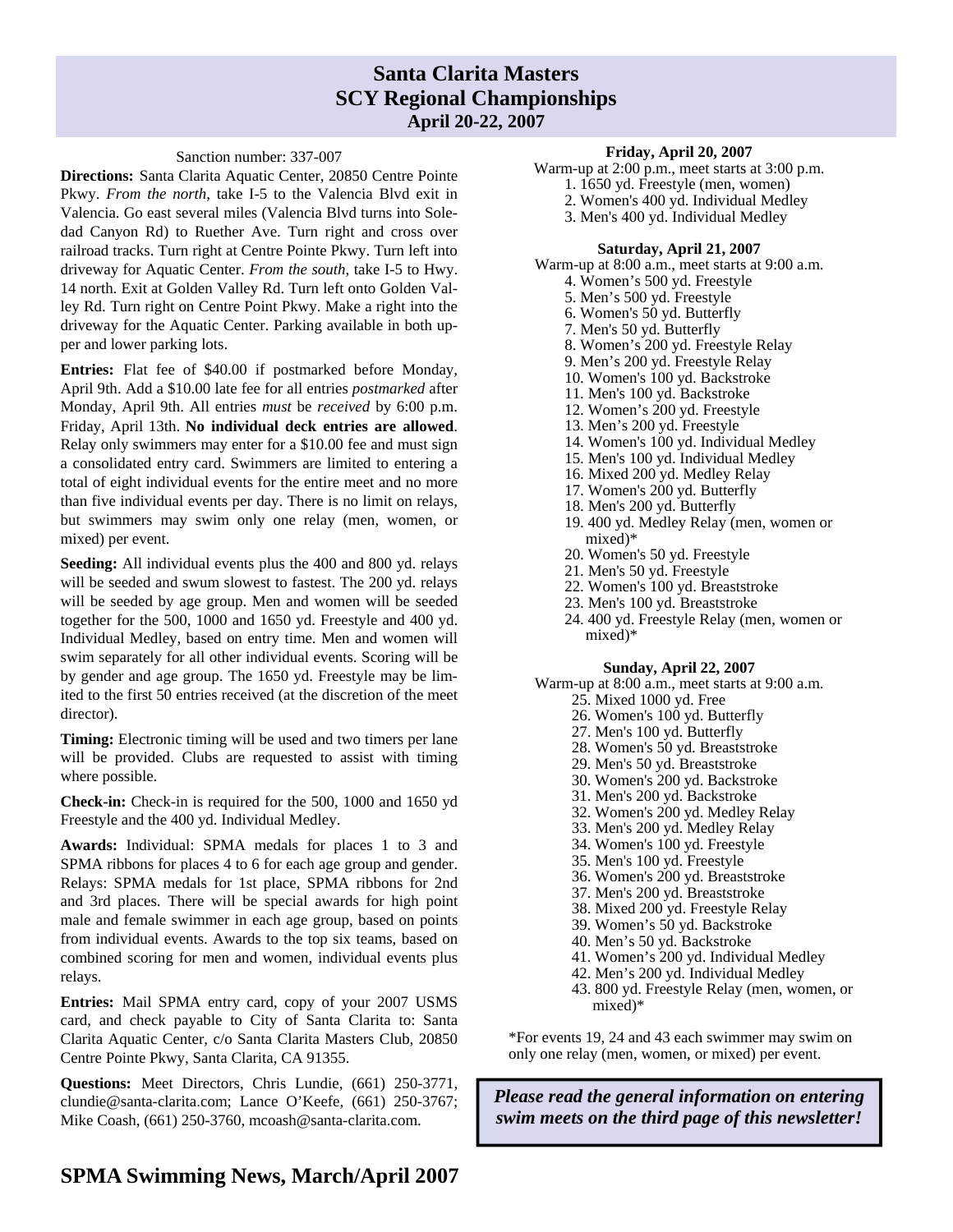# **Reviews of Three Freestyle DVDs by Glenn Gruber**

What do you think when you hear about Auburn University swimming? Or Eddie Reese, legendary coach at the University of Texas? Or Marc Schubert, the coach at USC? These are schools that have produced super star teams and swimmers, both women and men. Their coaches have been around swimming for a long time and know our sport. I recently had the opportunity to review DVDs on freestyle by these three coaches*: Eddie Reese on Freestyle*; *Swimming Faster the Auburn Way: Training and Race Strategies for Middle Distance and Distance* by Auburn Assistant Coach Ralph Crocker; and *Swim Fast Freestyle with Lindsay Benko and Marc Schubert*.

My strategy for reviewing the DVDs was first to watch all three DVDs all the way through, then go back and look at each one, taking notes as I reviewed. This, of course, required lots of rewinding and forced me to really concentrate on content and presentation.

#### *Eddie Reese on Freestyle*

Coach Reese begins the presentation with a technical breakdown of the freestyle. Reese feels that freestyle is the most diverse stroke and therefore something that works well for one swimmer may not work well for another. For example, he firmly believes that some swimmers may be successful with a straight arm recovery—such as Janet Evans—but he does not recommend it. The drills are well demonstrated by Nate Dusing and Reese thankfully does not feel the need to talk during every second of the demo. He points out the important things to do and to look for, but allows you to watch.

In discussing the "S" curve on the pull, Reese says that the faster you go, the more the curve becomes a "wobble" rather than an "S." He emphasizes the importance of the kick for swimmers at *any* distance and offers an interesting training drill, the catch-up drill with fins, to really work the legs hard. I tried this one in practice and have to say that it is a tough drill that really makes you use your legs.

The best part of this DVD for me is the section on common errors and corrections. Reese explains the "why" of things. For example, one error he corrects is sweeping the hands under water, i. e., turning the finger tips towards the side of the pool while pulling. This, Reese explains, will shorten the distance per stroke because it shortens the length of the lever. The longer the lever the better, but not straight arm because most swimmers are not strong enough to straight arm pull. The suggested correction is to point the fingers to the bottom of the pool during the pull and Coach Reese says that this may take a while to correct as strength is an important factor in this correction.

The final part of the DVD includes a discussion and demonstrations on the flip turn and breakout, and the start and breakout. Reese makes several good points in this segment such as suggesting that you "bounce" off the wall at the turn, an apt description. He also suggests swimmers start the flutter kick before the first arm pull off the wall so that you can travel on the push-off and glide 7 to 8 feet before kicking.

All in all, this is a no-nonsense, well-presented, thoughtful and wellproduced DVD.

#### *Swimming Faster the Auburn Way: Training & Race Strategies for Middle Distance & Distance*

Auburn Assistant Coach Ralph Crocker, the distance coach at AU, is the presenter on this DVD. The presentation is essentially a lecture. There are no demonstrations in the water and no swimmers, as stroke mechanics are not covered, but then again, the title of the DVD is "*Training and Race Strategies*…" so no real need of a swimmer on camera. Segments include Training Basics; Season Long Training Plan – including early season, mid season and late season; Full Season Walkthrough; Workout Design; Training Toys; Pre-Meet Warm-ups; and Race Strategies.

For the Season Long Training Plan segment, Crocker suggests that a typical week in a morning early season workout would consist of overdistance, active rest, and test sets. This sounds reasonable except that he never defines what he means by these terms. He later talks about "challenge sets" but does not differentiate between these and test sets. The viewer can only make some assumptions based upon his or her experience. The Workout Design segment outlines a typical workout that most swimmers would recognize. His design includes a warm-up of 1000 to 1500,

followed by a pre-set which is designed to get the heart rate up. The main set could be anywhere from 2500 to 8000 yards and could be IM work, pace changes or pain combos. It would have been very helpful here to once again have a definition of terms or at least an example of a pace change set or pain combo. Crocker follows the main set with a kick pull transition, a fast swim/sprint pace set, and a final loosen set.

Crocker likes to use training toys, defined (finally) as paddles, pull buoys, tech toys, fins, resistance-tubing, etc. He feels it is important to provide variety in the workout and this can best be achieved through the use of training toys.

During the discussion on pre-meet warm-ups, Crocker gives specific examples of warm-ups for early, middle and late season scenarios. He makes the point that it is important to practice different warm-ups until the right one is found for each particular swimmer. He also emphasizes that distance swimmers should not be afraid to get the heart rate up during the pre-meet warm-up.

The final segment of this 52-minute DVD discusses race strategies. Here Crocker makes some specific recommendations, but also is vague in others. For example, he suggests that in races of 400 and above, you should "control the first 75 of a 500, or the first 200 of a 1000." He also coaches swimmers to "have a good finish," that "there is technique in a good finish." But again, he never says what that might be.

Although Coach Crocker covers a lot of ground in this DVD and gives some good solid advice, it could have been so much better had he defined some terms and given more concrete examples.

#### *Swim Fast Freestyle with Lindsay Benko and Marc Schubert*

If you are a fan of Lindsay Benko, this DVD is for you. The first several minutes of this DVD are devoted to Lindsay's achievements in swimming, including her seven US national championships, 21 All-American designations, and her 2000 Olympic 800 freestyle relay gold medal. Marc Schubert's considerable credentials are also noted for the viewer. Lindsay and Coach Schubert then engage in a conversation designed to show how Lindsay sets goals, how she handles disappointments, how she uses nutrition in her training, and what some of her other interests are.

The demonstration segments of the DVD are interesting in that there are several times that Lindsay is shown analyzing her own performance projected on the video screen, a novel and interesting approach.

She discusses and demonstrates the six-beat kick, the two-beat kick, streamlining, starts, turns, finishes, stretching, yoga, mental attitude and drills. For beginners, she demonstrates a very good progression for learning the flip turn. And unlike the Crocker DVD, Lindsay demonstrates and explains the fundamentals of a good finish, including the fact that you can practice the finish many times each practice session. While I myself am not a big proponent of using drills in training (I have never seen anyone win a race doing a finger tip drag drill!), Lindsay does a good job of demonstrating about 12 different drills that freestylers can use.

This is an entertaining DVD with some solid tips but a bit too much fluff. And although I found the background music used in this DVD a bit of a distraction, the outtakes shown during the credits were fun and amusing.

Each DVD provides valuable information and tips and, depending on your own situation, one might be more relevant than another. Yet, if I were to rate each DVD on a scale of one to ten, ten being the best, I would rate the Eddie Reese DVD a 9, the Auburn DVD an 8, and the Lindsay Benko/Marc Schubert DVD a 7.

We all look for cues and tips, ideas and coaching suggestions that will make us better, faster, stronger swimmers. Although there are some shortcomings in these DVDs as noted, there is something in each that is important, timely and relevant for all Masters swimmers.